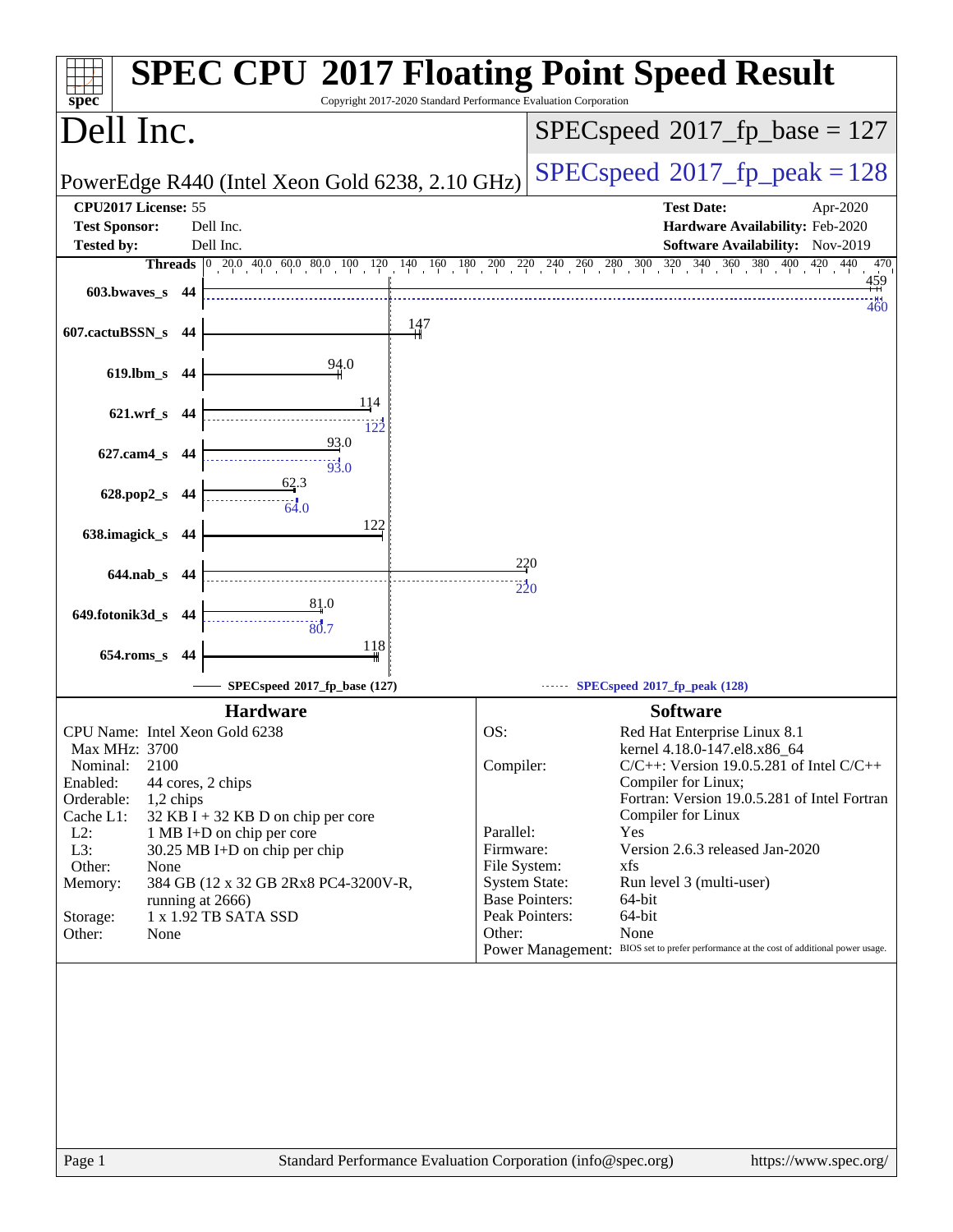| <b>SPEC CPU®2017 Floating Point Speed Result</b><br>Copyright 2017-2020 Standard Performance Evaluation Corporation<br>spec <sup>®</sup> |                                              |                |       |                |       |                                         |                                         |                |                |              |                |              |                |              |
|------------------------------------------------------------------------------------------------------------------------------------------|----------------------------------------------|----------------|-------|----------------|-------|-----------------------------------------|-----------------------------------------|----------------|----------------|--------------|----------------|--------------|----------------|--------------|
| Dell Inc.                                                                                                                                |                                              |                |       |                |       | $SPEC speed^{\circ}2017$ _fp_base = 127 |                                         |                |                |              |                |              |                |              |
| PowerEdge R440 (Intel Xeon Gold 6238, 2.10 GHz)                                                                                          |                                              |                |       |                |       |                                         | $SPEC speed^{\circ}2017$ _fp_peak = 128 |                |                |              |                |              |                |              |
| CPU2017 License: 55<br><b>Test Date:</b><br>Apr-2020                                                                                     |                                              |                |       |                |       |                                         |                                         |                |                |              |                |              |                |              |
| Hardware Availability: Feb-2020<br><b>Test Sponsor:</b><br>Dell Inc.                                                                     |                                              |                |       |                |       |                                         |                                         |                |                |              |                |              |                |              |
| <b>Tested by:</b>                                                                                                                        | Software Availability: Nov-2019<br>Dell Inc. |                |       |                |       |                                         |                                         |                |                |              |                |              |                |              |
| <b>Results Table</b>                                                                                                                     |                                              |                |       |                |       |                                         |                                         |                |                |              |                |              |                |              |
|                                                                                                                                          |                                              |                |       | <b>Base</b>    |       |                                         |                                         | <b>Peak</b>    |                |              |                |              |                |              |
| <b>Benchmark</b>                                                                                                                         | <b>Threads</b>                               | <b>Seconds</b> | Ratio | <b>Seconds</b> | Ratio | <b>Seconds</b>                          | Ratio                                   | <b>Threads</b> | <b>Seconds</b> | <b>Ratio</b> | <b>Seconds</b> | <b>Ratio</b> | <b>Seconds</b> | <b>Ratio</b> |
| 603.bwaves_s                                                                                                                             | 44                                           | 129            | 459   | 130            | 455   | 128                                     | 462                                     | 44             | 128            | 460          | 129            | 458          | 128            | 463          |
| 607.cactuBSSN_s                                                                                                                          | 44                                           | 112            | 149   | 113            | 147   | 116                                     | 144                                     | 44             | 112            | 149          | 113            | 147          | 116            | 144          |
| 619.lbm s                                                                                                                                | 44                                           | 55.7           | 94.0  | 57.1           | 91.7  | 55.7                                    | 94.1                                    | 44             | 55.7           | 94.0         | 57.1           | 91.7         | 55.7           | 94.1         |
| $621.wrf$ <sub>s</sub>                                                                                                                   | 44                                           | 116            | 114   | 116            | 114   | 117                                     | 114                                     | 44             | 108            | 123          | <b>108</b>     | 122          | 108            | 122          |
| $627$ .cam $4$ s                                                                                                                         | 44                                           | 95.4           | 92.9  | 95.3           | 93.0  | 95.3                                    | 93.0                                    | 44             | 96.1           | 92.2         | 95.2           | 93.1         | 95.3           | 93.0         |
| 628.pop2_s                                                                                                                               | 44                                           | 191            | 62.3  | 190            | 62.5  | 192                                     | 61.9                                    | 44             | 184            | 64.7         | 186            | 64.0         | 188            | 63.2         |
| 638.imagick_s                                                                                                                            | 44                                           | 118            | 122   | 118            | 122   | 118                                     | 122                                     | 44             | 118            | <b>122</b>   | 118            | 122          | 118            | 122          |
| $644$ .nab s                                                                                                                             | 44                                           | 79.3           | 220   | 79.3           | 220   | 79.3                                    | 220                                     | 44             | 79.3           | 220          | 79.3           | 220          | 79.3           | 220          |
| 649.fotonik3d_s                                                                                                                          | 44                                           | 113            | 80.3  | 112            | 81.2  | 113                                     | 81.0                                    | 44             | <b>113</b>     | 80.7         | 114            | 80.1         | 112            | 81.1         |
| 654.roms_s                                                                                                                               | 44                                           | 133            | 118   | 132            | 119   | 135                                     | 117                                     | 44             | 133            | 118          | 132            | 119          | 135            | 117          |
|                                                                                                                                          | $SPECspeed*2017_fp\_base =$                  |                | 127   |                |       |                                         |                                         |                |                |              |                |              |                |              |
| $SPECspeed*2017_fn\_peak =$<br>128                                                                                                       |                                              |                |       |                |       |                                         |                                         |                |                |              |                |              |                |              |
| Results appear in the order in which they were run. Bold underlined text indicates a median measurement.                                 |                                              |                |       |                |       |                                         |                                         |                |                |              |                |              |                |              |
| <b>Operating System Notes</b>                                                                                                            |                                              |                |       |                |       |                                         |                                         |                |                |              |                |              |                |              |

Stack size set to unlimited using "ulimit -s unlimited"

## **[Environment Variables Notes](http://www.spec.org/auto/cpu2017/Docs/result-fields.html#EnvironmentVariablesNotes)**

Environment variables set by runcpu before the start of the run: KMP\_AFFINITY = "granularity=fine,compact" LD\_LIBRARY\_PATH = "/home/cpu2017/lib/intel64" OMP STACKSIZE = "192M"

## **[General Notes](http://www.spec.org/auto/cpu2017/Docs/result-fields.html#GeneralNotes)**

 Binaries compiled on a system with 1x Intel Core i9-9900K CPU + 64GB RAM memory using Redhat Enterprise Linux 8.0 NA: The test sponsor attests, as of date of publication, that CVE-2017-5754 (Meltdown) is mitigated in the system as tested and documented. Yes: The test sponsor attests, as of date of publication, that CVE-2017-5753 (Spectre variant 1) is mitigated in the system as tested and documented. Yes: The test sponsor attests, as of date of publication, that CVE-2017-5715 (Spectre variant 2) is mitigated in the system as tested and documented. Transparent Huge Pages enabled by default Prior to runcpu invocation Filesystem page cache synced and cleared with: sync; echo 3> /proc/sys/vm/drop\_caches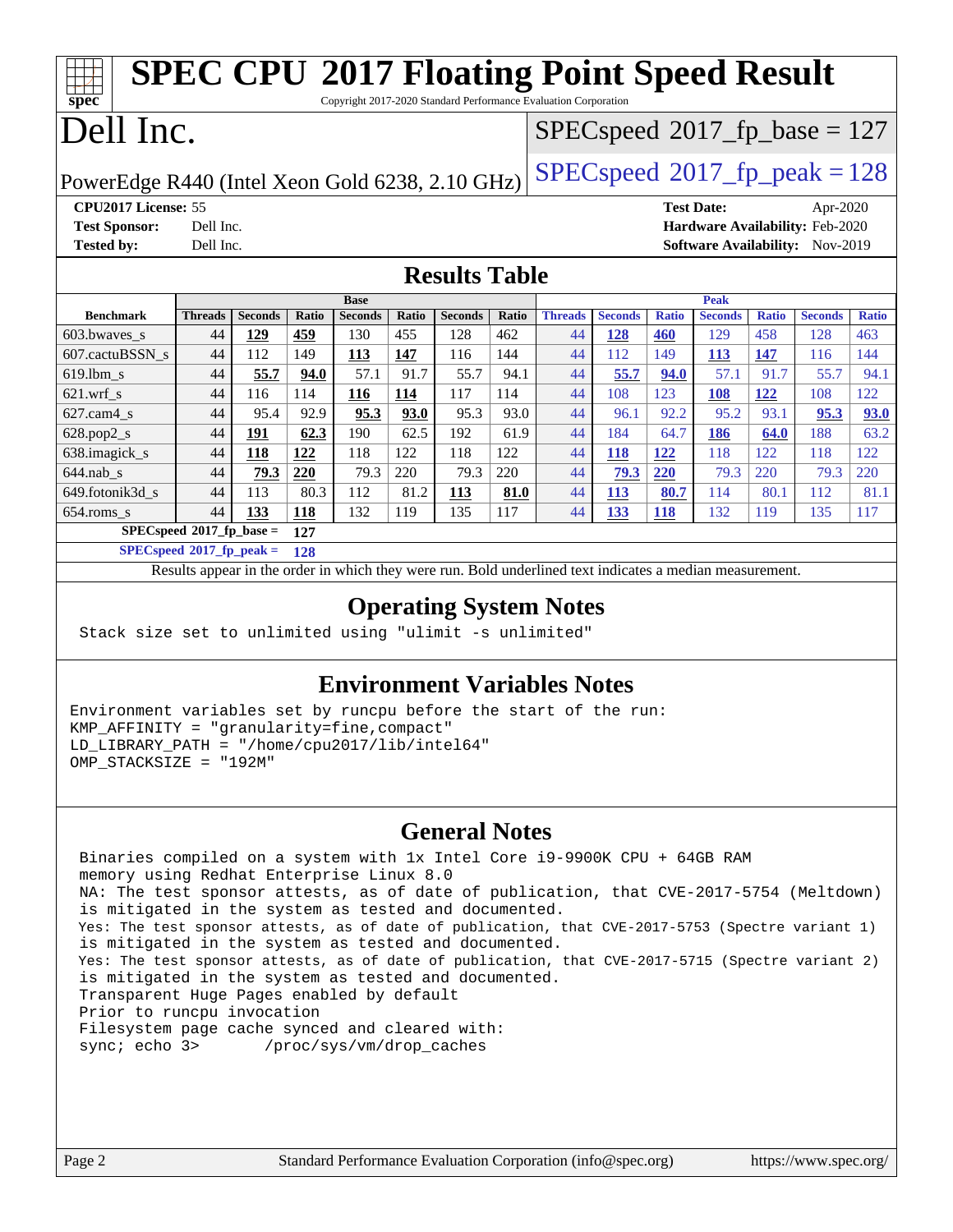#### Page 3 Standard Performance Evaluation Corporation [\(info@spec.org\)](mailto:info@spec.org) <https://www.spec.org/> **[spec](http://www.spec.org/) [SPEC CPU](http://www.spec.org/auto/cpu2017/Docs/result-fields.html#SPECCPU2017FloatingPointSpeedResult)[2017 Floating Point Speed Result](http://www.spec.org/auto/cpu2017/Docs/result-fields.html#SPECCPU2017FloatingPointSpeedResult)** Copyright 2017-2020 Standard Performance Evaluation Corporation Dell Inc. PowerEdge R440 (Intel Xeon Gold 6238, 2.10 GHz)  $\left|$  [SPECspeed](http://www.spec.org/auto/cpu2017/Docs/result-fields.html#SPECspeed2017fppeak)<sup>®</sup>[2017\\_fp\\_peak = 1](http://www.spec.org/auto/cpu2017/Docs/result-fields.html#SPECspeed2017fppeak)28 [SPECspeed](http://www.spec.org/auto/cpu2017/Docs/result-fields.html#SPECspeed2017fpbase)<sup>®</sup>2017 fp base = 127 **[CPU2017 License:](http://www.spec.org/auto/cpu2017/Docs/result-fields.html#CPU2017License)** 55 **[Test Date:](http://www.spec.org/auto/cpu2017/Docs/result-fields.html#TestDate)** Apr-2020 **[Test Sponsor:](http://www.spec.org/auto/cpu2017/Docs/result-fields.html#TestSponsor)** Dell Inc. **[Hardware Availability:](http://www.spec.org/auto/cpu2017/Docs/result-fields.html#HardwareAvailability)** Feb-2020 **[Tested by:](http://www.spec.org/auto/cpu2017/Docs/result-fields.html#Testedby)** Dell Inc. **[Software Availability:](http://www.spec.org/auto/cpu2017/Docs/result-fields.html#SoftwareAvailability)** Nov-2019 **[Platform Notes](http://www.spec.org/auto/cpu2017/Docs/result-fields.html#PlatformNotes)** BIOS settings: Virtualization Technology disabled System Profile set to Custom CPU Performance set to Maximum Performance C States set to Autonomous C1E disabled Uncore Frequency set to Dynamic Energy Efficiency Policy set to Performance Memory Patrol Scrub set to standard Logical Processor disabled CPU Interconnect Bus Link Power Management disabled PCI ASPM L1 Link Power Management disabled UPI Prefetch enabled LLC Prefetch disabled Dead Line LLC Alloc enabled Directory AtoS disabled Sysinfo program /home/cpu2017/bin/sysinfo Rev: r6365 of 2019-08-21 295195f888a3d7edb1e6e46a485a0011 running on localhost.localdomain Sun Apr 26 20:39:53 2020 SUT (System Under Test) info as seen by some common utilities. For more information on this section, see <https://www.spec.org/cpu2017/Docs/config.html#sysinfo> From /proc/cpuinfo model name : Intel(R) Xeon(R) Gold 6238 CPU @ 2.10GHz 2 "physical id"s (chips) 44 "processors" cores, siblings (Caution: counting these is hw and system dependent. The following excerpts from /proc/cpuinfo might not be reliable. Use with caution.) cpu cores : 22 siblings : 22 physical 0: cores 0 1 2 3 4 5 8 9 10 11 12 16 17 18 19 20 21 24 25 26 27 28 physical 1: cores 0 1 2 3 4 5 8 9 10 11 12 16 17 18 19 20 21 24 25 26 27 28 From lscpu: Architecture: x86\_64 CPU op-mode(s): 32-bit, 64-bit Byte Order: Little Endian  $CPU(s):$  44 On-line CPU(s) list: 0-43 Thread(s) per core: 1 Core(s) per socket: 22 Socket(s): 2 NUMA node(s): 2 Vendor ID: GenuineIntel **(Continued on next page)**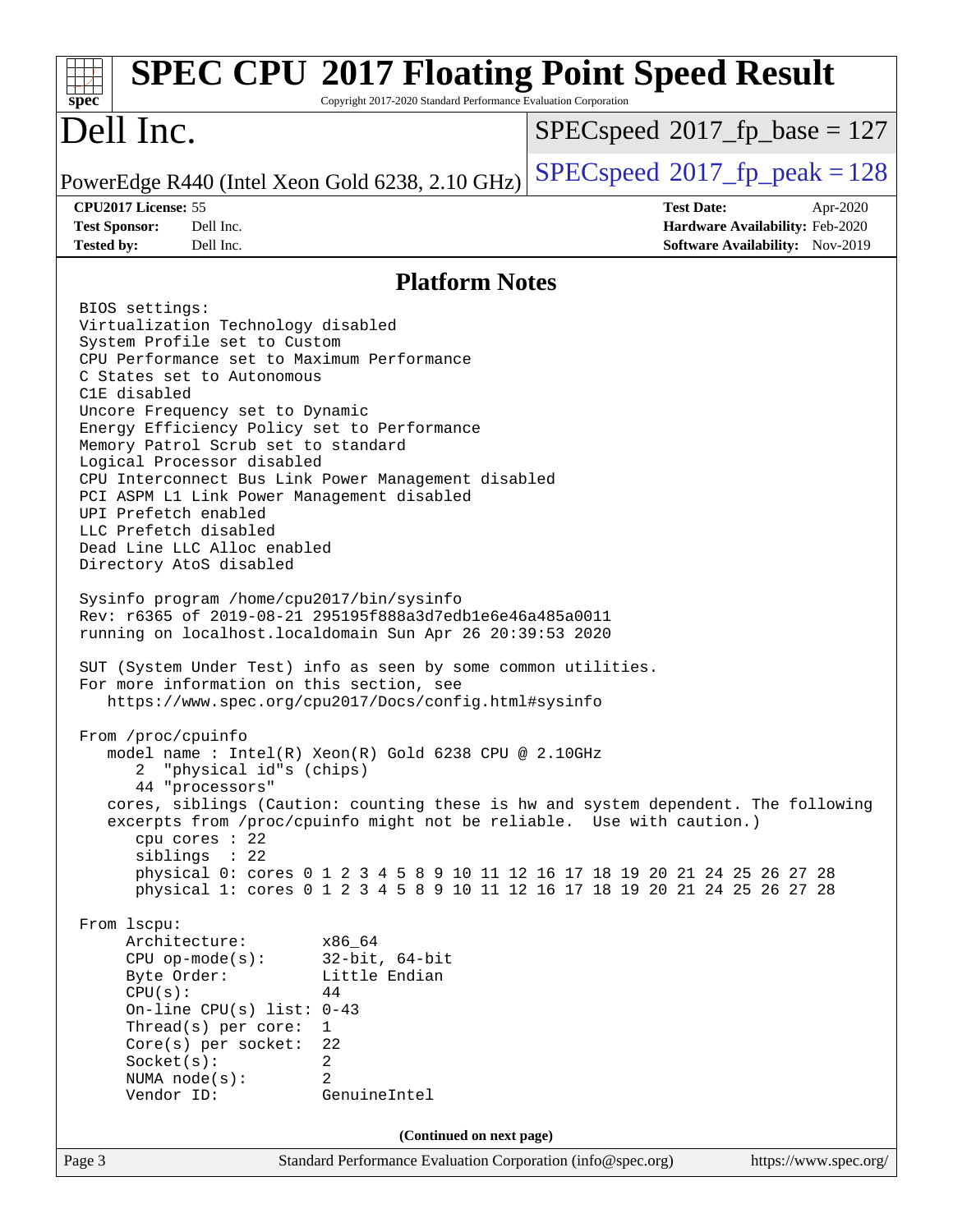#### **[spec](http://www.spec.org/) [SPEC CPU](http://www.spec.org/auto/cpu2017/Docs/result-fields.html#SPECCPU2017FloatingPointSpeedResult)[2017 Floating Point Speed Result](http://www.spec.org/auto/cpu2017/Docs/result-fields.html#SPECCPU2017FloatingPointSpeedResult)** Copyright 2017-2020 Standard Performance Evaluation Corporation Dell Inc. PowerEdge R440 (Intel Xeon Gold 6238, 2.10 GHz)  $\left|$  [SPECspeed](http://www.spec.org/auto/cpu2017/Docs/result-fields.html#SPECspeed2017fppeak)<sup>®</sup>[2017\\_fp\\_peak = 1](http://www.spec.org/auto/cpu2017/Docs/result-fields.html#SPECspeed2017fppeak)28 [SPECspeed](http://www.spec.org/auto/cpu2017/Docs/result-fields.html#SPECspeed2017fpbase)<sup>®</sup>2017 fp base = 127 **[CPU2017 License:](http://www.spec.org/auto/cpu2017/Docs/result-fields.html#CPU2017License)** 55 **[Test Date:](http://www.spec.org/auto/cpu2017/Docs/result-fields.html#TestDate)** Apr-2020 **[Test Sponsor:](http://www.spec.org/auto/cpu2017/Docs/result-fields.html#TestSponsor)** Dell Inc. **[Hardware Availability:](http://www.spec.org/auto/cpu2017/Docs/result-fields.html#HardwareAvailability)** Feb-2020 **[Tested by:](http://www.spec.org/auto/cpu2017/Docs/result-fields.html#Testedby)** Dell Inc. **[Software Availability:](http://www.spec.org/auto/cpu2017/Docs/result-fields.html#SoftwareAvailability)** Nov-2019 **[Platform Notes \(Continued\)](http://www.spec.org/auto/cpu2017/Docs/result-fields.html#PlatformNotes)** CPU family: 6 Model: 85 Model name: Intel(R) Xeon(R) Gold 6238 CPU @ 2.10GHz Stepping: 7 CPU MHz: 2800.041 CPU max MHz: 3700.0000 CPU min MHz: 1000.0000 BogoMIPS: 4200.00 Virtualization: VT-x L1d cache: 32K L1i cache: 32K L2 cache: 1024K L3 cache: 30976K NUMA node0 CPU(s): 0,2,4,6,8,10,12,14,16,18,20,22,24,26,28,30,32,34,36,38,40,42 NUMA node1 CPU(s): 1,3,5,7,9,11,13,15,17,19,21,23,25,27,29,31,33,35,37,39,41,43 Flags: fpu vme de pse tsc msr pae mce cx8 apic sep mtrr pge mca cmov pat pse36 clflush dts acpi mmx fxsr sse sse2 ss ht tm pbe syscall nx pdpe1gb rdtscp lm constant\_tsc art arch\_perfmon pebs bts rep\_good nopl xtopology nonstop\_tsc cpuid aperfmperf pni pclmulqdq dtes64 monitor ds\_cpl vmx smx est tm2 ssse3 sdbg fma cx16 xtpr pdcm pcid dca sse4\_1 sse4\_2 x2apic movbe popcnt tsc\_deadline\_timer aes xsave avx f16c rdrand lahf\_lm abm 3dnowprefetch cpuid\_fault epb cat\_l3 cdp\_l3 invpcid\_single intel\_ppin ssbd mba ibrs ibpb stibp ibrs\_enhanced tpr\_shadow vnmi flexpriority ept vpid fsgsbase tsc\_adjust bmi1 hle avx2 smep bmi2 erms invpcid rtm cqm mpx rdt\_a avx512f avx512dq rdseed adx smap clflushopt clwb intel\_pt avx512cd avx512bw avx512vl xsaveopt xsavec xgetbv1 xsaves cqm\_llc cqm\_occup\_llc cqm\_mbm\_total cqm\_mbm\_local dtherm ida arat pln pts pku ospke avx512\_vnni md\_clear flush\_l1d arch\_capabilities /proc/cpuinfo cache data cache size : 30976 KB From numactl --hardware WARNING: a numactl 'node' might or might not correspond to a physical chip. available: 2 nodes (0-1) node 0 cpus: 0 2 4 6 8 10 12 14 16 18 20 22 24 26 28 30 32 34 36 38 40 42 node 0 size: 192048 MB node 0 free: 183809 MB node 1 cpus: 1 3 5 7 9 11 13 15 17 19 21 23 25 27 29 31 33 35 37 39 41 43 node 1 size: 193531 MB node 1 free: 192913 MB node distances: node 0 1 0: 10 21 1: 21 10 From /proc/meminfo MemTotal: 394833064 kB **(Continued on next page)**

Page 4 Standard Performance Evaluation Corporation [\(info@spec.org\)](mailto:info@spec.org) <https://www.spec.org/>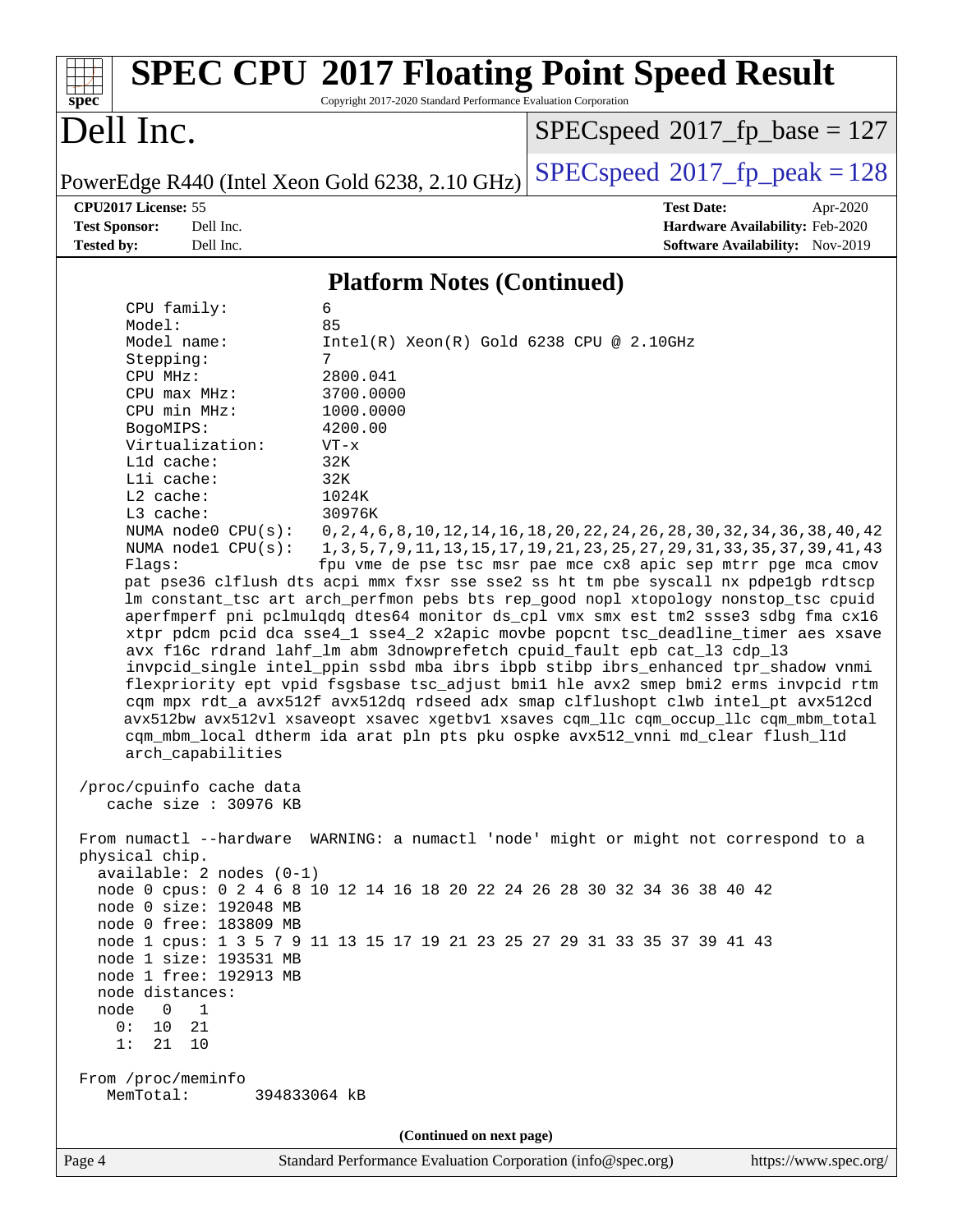| <b>SPEC CPU®2017 Floating Point Speed Result</b><br>Copyright 2017-2020 Standard Performance Evaluation Corporation<br>spec <sup>®</sup>                                                                                                                                                                                                                                                                                                                                                                                                                                                                                                                                   |                                                                                                                                                   |
|----------------------------------------------------------------------------------------------------------------------------------------------------------------------------------------------------------------------------------------------------------------------------------------------------------------------------------------------------------------------------------------------------------------------------------------------------------------------------------------------------------------------------------------------------------------------------------------------------------------------------------------------------------------------------|---------------------------------------------------------------------------------------------------------------------------------------------------|
| Dell Inc.                                                                                                                                                                                                                                                                                                                                                                                                                                                                                                                                                                                                                                                                  | $SPEC speed^{\circ}2017$ fp base = 127                                                                                                            |
| PowerEdge R440 (Intel Xeon Gold 6238, 2.10 GHz)                                                                                                                                                                                                                                                                                                                                                                                                                                                                                                                                                                                                                            | $SPEC speed^{\circ}2017$ fp peak = 128                                                                                                            |
| CPU2017 License: 55<br><b>Test Sponsor:</b><br>Dell Inc.                                                                                                                                                                                                                                                                                                                                                                                                                                                                                                                                                                                                                   | <b>Test Date:</b><br>Apr-2020<br>Hardware Availability: Feb-2020                                                                                  |
| <b>Tested by:</b><br>Dell Inc.                                                                                                                                                                                                                                                                                                                                                                                                                                                                                                                                                                                                                                             | Software Availability: Nov-2019                                                                                                                   |
| <b>Platform Notes (Continued)</b>                                                                                                                                                                                                                                                                                                                                                                                                                                                                                                                                                                                                                                          |                                                                                                                                                   |
| HugePages_Total:<br>0<br>Hugepagesize:<br>2048 kB                                                                                                                                                                                                                                                                                                                                                                                                                                                                                                                                                                                                                          |                                                                                                                                                   |
| From /etc/*release* /etc/*version*<br>os-release:<br>NAME="Red Hat Enterprise Linux"<br>VERSION="8.1 (Ootpa)"<br>$ID="rhe1"$<br>ID_LIKE="fedora"<br>VERSION_ID="8.1"<br>PLATFORM_ID="platform:el8"<br>PRETTY_NAME="Red Hat Enterprise Linux 8.1 (Ootpa)"<br>$ANSI$ _COLOR=" $0:31$ "<br>redhat-release: Red Hat Enterprise Linux release 8.1 (Ootpa)<br>system-release: Red Hat Enterprise Linux release 8.1 (Ootpa)<br>system-release-cpe: cpe:/o:redhat:enterprise_linux:8.1:ga<br>uname $-a$ :<br>Linux localhost.localdomain 4.18.0-147.el8.x86_64 #1 SMP Thu Sep 26 15:52:44 UTC 2019<br>x86_64 x86_64 x86_64 GNU/Linux<br>Kernel self-reported vulnerability status: |                                                                                                                                                   |
| $CVE-2018-3620$ (L1 Terminal Fault):<br>Not affected<br>Microarchitectural Data Sampling:<br>Not affected<br>Not affected<br>CVE-2017-5754 (Meltdown):<br>CVE-2018-3639 (Speculative Store Bypass): Mitigation: Speculative Store Bypass disabled<br>$CVE-2017-5753$ (Spectre variant 1):<br>$CVE-2017-5715$ (Spectre variant 2):<br>RSB filling                                                                                                                                                                                                                                                                                                                           | via prctl and seccomp<br>Mitigation: usercopy/swapgs barriers and __user<br>pointer sanitization<br>Mitigation: Enhanced IBRS, IBPB: conditional, |
| run-level 3 Apr 26 15:45 last=5<br>SPEC is set to: /home/cpu2017<br>Filesystem<br>Size Used Avail Use% Mounted on<br>Type<br>/dev/mapper/rhel-home xfs<br>1.7T<br>26G 1.7T<br>From /sys/devices/virtual/dmi/id<br>Dell Inc. 2.6.3 01/18/2020<br>BIOS:                                                                                                                                                                                                                                                                                                                                                                                                                      | $2\%$ /home                                                                                                                                       |
| Vendor: Dell Inc.<br>Product: PowerEdge R440<br>Product Family: PowerEdge<br>Serial: F9TD613<br>Additional information from dmidecode follows. WARNING: Use caution when you interpret                                                                                                                                                                                                                                                                                                                                                                                                                                                                                     |                                                                                                                                                   |
| (Continued on next page)                                                                                                                                                                                                                                                                                                                                                                                                                                                                                                                                                                                                                                                   |                                                                                                                                                   |
| Page 5<br>Standard Performance Evaluation Corporation (info@spec.org)                                                                                                                                                                                                                                                                                                                                                                                                                                                                                                                                                                                                      | https://www.spec.org/                                                                                                                             |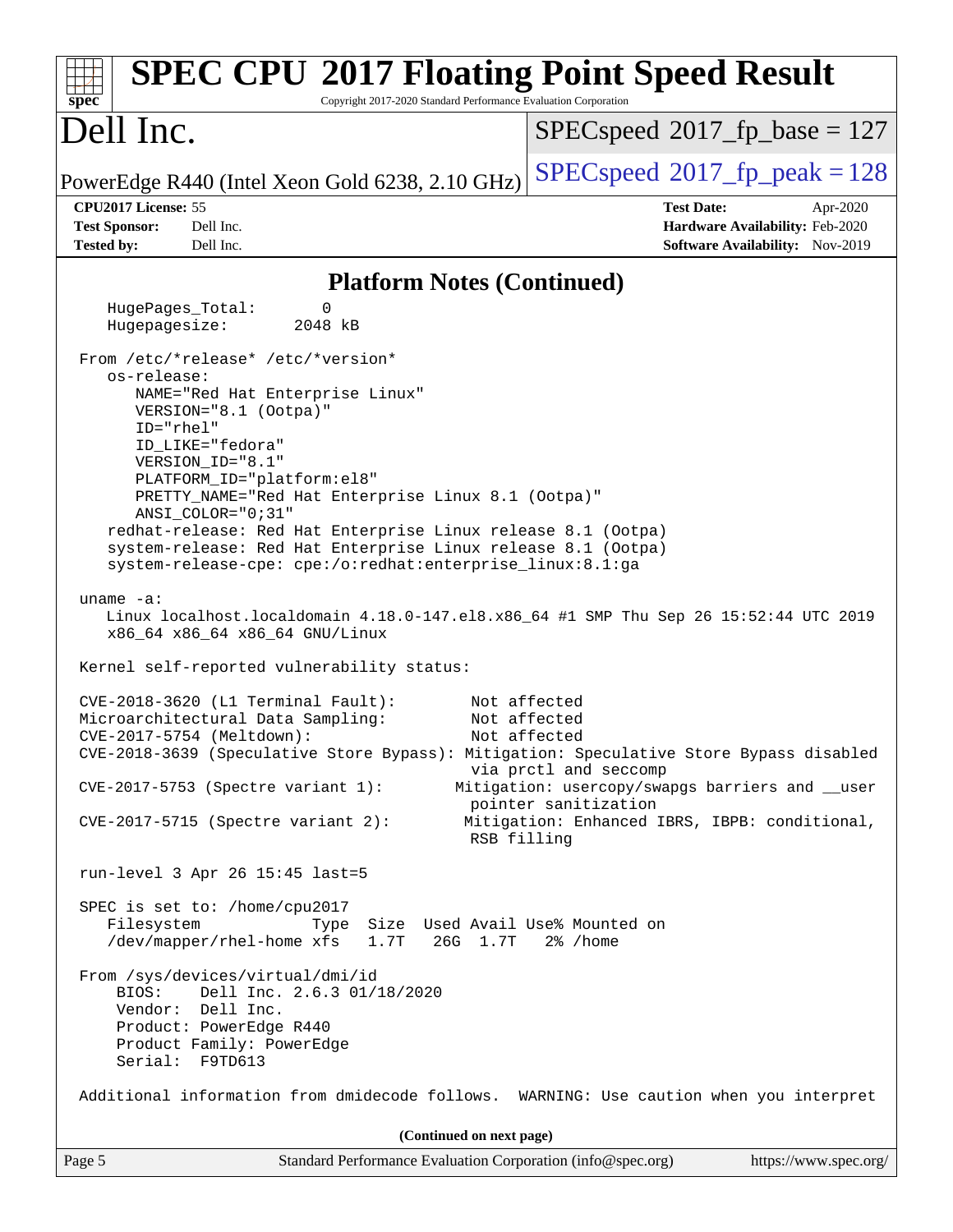# **[SPEC CPU](http://www.spec.org/auto/cpu2017/Docs/result-fields.html#SPECCPU2017FloatingPointSpeedResult)[2017 Floating Point Speed Result](http://www.spec.org/auto/cpu2017/Docs/result-fields.html#SPECCPU2017FloatingPointSpeedResult)**

Copyright 2017-2020 Standard Performance Evaluation Corporation

# Dell Inc.

**[spec](http://www.spec.org/)**

 $SPEC speed$ <sup>®</sup>[2017\\_fp\\_base = 1](http://www.spec.org/auto/cpu2017/Docs/result-fields.html#SPECspeed2017fpbase)27

PowerEdge R440 (Intel Xeon Gold 6238, 2.10 GHz)  $\left|$  [SPECspeed](http://www.spec.org/auto/cpu2017/Docs/result-fields.html#SPECspeed2017fppeak)<sup>®</sup>[2017\\_fp\\_peak = 1](http://www.spec.org/auto/cpu2017/Docs/result-fields.html#SPECspeed2017fppeak)28

**[Tested by:](http://www.spec.org/auto/cpu2017/Docs/result-fields.html#Testedby)** Dell Inc. **[Software Availability:](http://www.spec.org/auto/cpu2017/Docs/result-fields.html#SoftwareAvailability)** Nov-2019

**[CPU2017 License:](http://www.spec.org/auto/cpu2017/Docs/result-fields.html#CPU2017License)** 55 **[Test Date:](http://www.spec.org/auto/cpu2017/Docs/result-fields.html#TestDate)** Apr-2020 **[Test Sponsor:](http://www.spec.org/auto/cpu2017/Docs/result-fields.html#TestSponsor)** Dell Inc. **[Hardware Availability:](http://www.spec.org/auto/cpu2017/Docs/result-fields.html#HardwareAvailability)** Feb-2020

#### **[Platform Notes \(Continued\)](http://www.spec.org/auto/cpu2017/Docs/result-fields.html#PlatformNotes)**

 this section. The 'dmidecode' program reads system data which is "intended to allow hardware to be accurately determined", but the intent may not be met, as there are frequent changes to hardware, firmware, and the "DMTF SMBIOS" standard. Memory:

 12x 002C069D002C 36ASF4G72PZ-3G2E2 32 GB 2 rank 3200 4x Not Specified Not Specified

(End of data from sysinfo program)

### **[Compiler Version Notes](http://www.spec.org/auto/cpu2017/Docs/result-fields.html#CompilerVersionNotes)**

| C          | 619.1bm_s(base, peak) 638.imagick_s(base, peak)<br>$644.nab_s(base, peak)$                                                                                                                                                                                                                                                                                                                                                                                                                                                                                           |
|------------|----------------------------------------------------------------------------------------------------------------------------------------------------------------------------------------------------------------------------------------------------------------------------------------------------------------------------------------------------------------------------------------------------------------------------------------------------------------------------------------------------------------------------------------------------------------------|
|            | Intel(R) C Intel(R) 64 Compiler for applications running on Intel(R) 64,<br>Version 19.0.5.281 Build 20190815<br>Copyright (C) 1985-2019 Intel Corporation. All rights reserved.                                                                                                                                                                                                                                                                                                                                                                                     |
|            | ____________________________________                                                                                                                                                                                                                                                                                                                                                                                                                                                                                                                                 |
|            | $C++$ , C, Fortran   607.cactuBSSN_s(base, peak)                                                                                                                                                                                                                                                                                                                                                                                                                                                                                                                     |
|            | Intel(R) $C++$ Intel(R) 64 Compiler for applications running on Intel(R) 64,<br>Version 19.0.5.281 Build 20190815<br>Copyright (C) 1985-2019 Intel Corporation. All rights reserved.<br>Intel(R) C Intel(R) 64 Compiler for applications running on Intel(R) 64,<br>Version 19.0.5.281 Build 20190815<br>Copyright (C) 1985-2019 Intel Corporation. All rights reserved.<br>$Intel(R)$ Fortran Intel(R) 64 Compiler for applications running on Intel(R)<br>64, Version 19.0.5.281 Build 20190815<br>Copyright (C) 1985-2019 Intel Corporation. All rights reserved. |
| Fortran    | 603.bwaves_s(base, peak) 649.fotonik3d_s(base, peak)<br>  654.roms_s(base, peak)                                                                                                                                                                                                                                                                                                                                                                                                                                                                                     |
|            | Intel(R) Fortran Intel(R) 64 Compiler for applications running on Intel(R)<br>64, Version 19.0.5.281 Build 20190815<br>Copyright (C) 1985-2019 Intel Corporation. All rights reserved.                                                                                                                                                                                                                                                                                                                                                                               |
| Fortran, C | 621.wrf_s(base, peak) 627.cam4_s(base, peak)<br>628.pop2_s(base, peak)                                                                                                                                                                                                                                                                                                                                                                                                                                                                                               |
|            | (Continued on next page)                                                                                                                                                                                                                                                                                                                                                                                                                                                                                                                                             |
| Page 6     | Standard Performance Evaluation Corporation (info@spec.org)<br>https://www.spec.org/                                                                                                                                                                                                                                                                                                                                                                                                                                                                                 |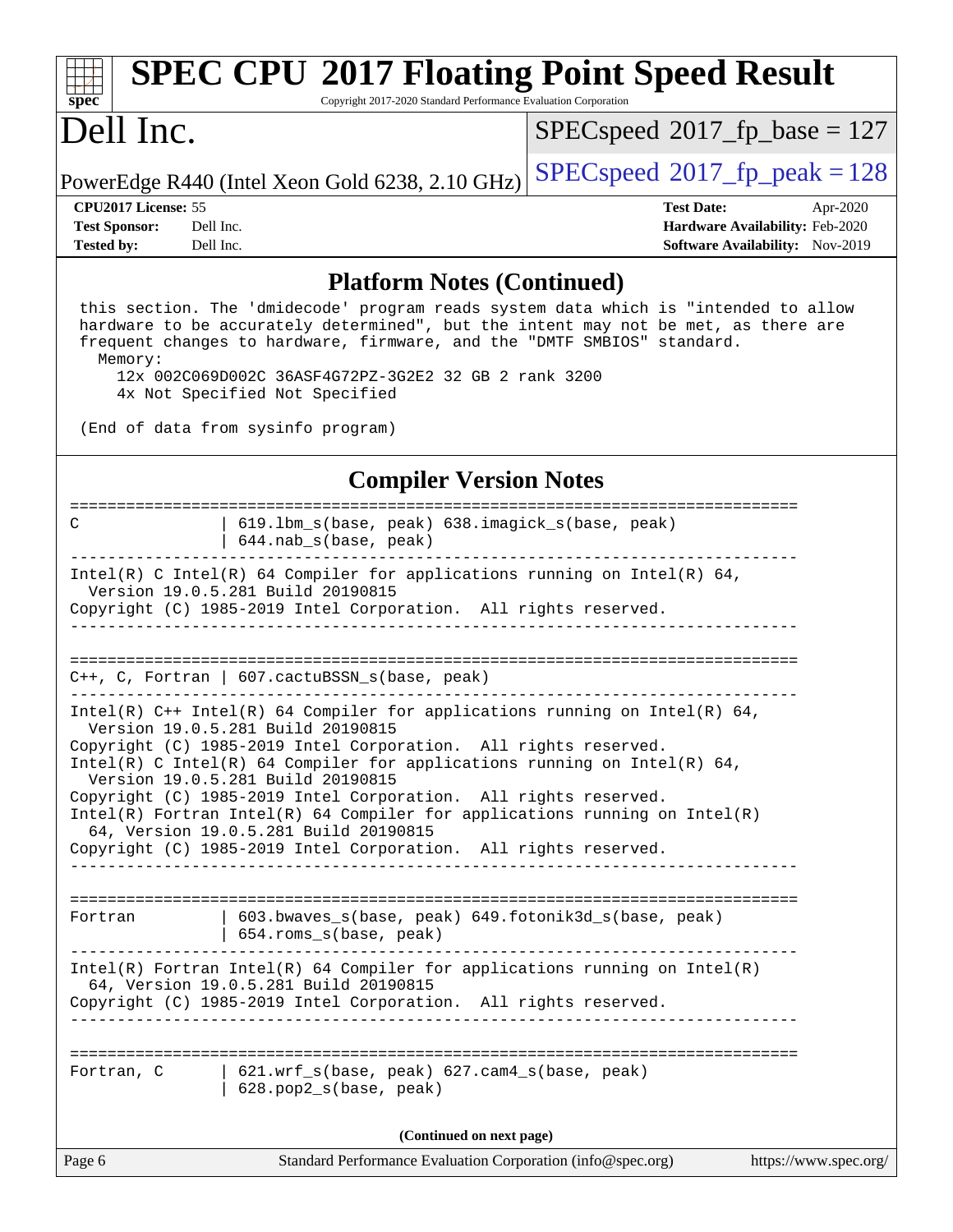# **[SPEC CPU](http://www.spec.org/auto/cpu2017/Docs/result-fields.html#SPECCPU2017FloatingPointSpeedResult)[2017 Floating Point Speed Result](http://www.spec.org/auto/cpu2017/Docs/result-fields.html#SPECCPU2017FloatingPointSpeedResult)**

Copyright 2017-2020 Standard Performance Evaluation Corporation

# Dell Inc.

**[spec](http://www.spec.org/)**

 $SPEC speed$ <sup>®</sup> $2017$ \_fp\_base = 127

PowerEdge R440 (Intel Xeon Gold 6238, 2.10 GHz)  $\left|$  [SPECspeed](http://www.spec.org/auto/cpu2017/Docs/result-fields.html#SPECspeed2017fppeak)®[2017\\_fp\\_peak = 1](http://www.spec.org/auto/cpu2017/Docs/result-fields.html#SPECspeed2017fppeak)28

**[CPU2017 License:](http://www.spec.org/auto/cpu2017/Docs/result-fields.html#CPU2017License)** 55 **[Test Date:](http://www.spec.org/auto/cpu2017/Docs/result-fields.html#TestDate)** Apr-2020 **[Test Sponsor:](http://www.spec.org/auto/cpu2017/Docs/result-fields.html#TestSponsor)** Dell Inc. **[Hardware Availability:](http://www.spec.org/auto/cpu2017/Docs/result-fields.html#HardwareAvailability)** Feb-2020 **[Tested by:](http://www.spec.org/auto/cpu2017/Docs/result-fields.html#Testedby)** Dell Inc. **[Software Availability:](http://www.spec.org/auto/cpu2017/Docs/result-fields.html#SoftwareAvailability)** Nov-2019

### **[Compiler Version Notes \(Continued\)](http://www.spec.org/auto/cpu2017/Docs/result-fields.html#CompilerVersionNotes)**

------------------------------------------------------------------------------ Intel(R) Fortran Intel(R) 64 Compiler for applications running on Intel(R) 64, Version 19.0.5.281 Build 20190815 Copyright (C) 1985-2019 Intel Corporation. All rights reserved. Intel(R) C Intel(R) 64 Compiler for applications running on Intel(R) 64, Version 19.0.5.281 Build 20190815 Copyright (C) 1985-2019 Intel Corporation. All rights reserved. ------------------------------------------------------------------------------

# **[Base Compiler Invocation](http://www.spec.org/auto/cpu2017/Docs/result-fields.html#BaseCompilerInvocation)**

[C benchmarks](http://www.spec.org/auto/cpu2017/Docs/result-fields.html#Cbenchmarks):  $i$ cc

[Fortran benchmarks](http://www.spec.org/auto/cpu2017/Docs/result-fields.html#Fortranbenchmarks): [ifort](http://www.spec.org/cpu2017/results/res2020q2/cpu2017-20200427-22208.flags.html#user_FCbase_intel_ifort_8111460550e3ca792625aed983ce982f94888b8b503583aa7ba2b8303487b4d8a21a13e7191a45c5fd58ff318f48f9492884d4413fa793fd88dd292cad7027ca)

[Benchmarks using both Fortran and C](http://www.spec.org/auto/cpu2017/Docs/result-fields.html#BenchmarksusingbothFortranandC): [ifort](http://www.spec.org/cpu2017/results/res2020q2/cpu2017-20200427-22208.flags.html#user_CC_FCbase_intel_ifort_8111460550e3ca792625aed983ce982f94888b8b503583aa7ba2b8303487b4d8a21a13e7191a45c5fd58ff318f48f9492884d4413fa793fd88dd292cad7027ca) [icc](http://www.spec.org/cpu2017/results/res2020q2/cpu2017-20200427-22208.flags.html#user_CC_FCbase_intel_icc_66fc1ee009f7361af1fbd72ca7dcefbb700085f36577c54f309893dd4ec40d12360134090235512931783d35fd58c0460139e722d5067c5574d8eaf2b3e37e92)

[Benchmarks using Fortran, C, and C++:](http://www.spec.org/auto/cpu2017/Docs/result-fields.html#BenchmarksusingFortranCandCXX) [icpc](http://www.spec.org/cpu2017/results/res2020q2/cpu2017-20200427-22208.flags.html#user_CC_CXX_FCbase_intel_icpc_c510b6838c7f56d33e37e94d029a35b4a7bccf4766a728ee175e80a419847e808290a9b78be685c44ab727ea267ec2f070ec5dc83b407c0218cded6866a35d07) [icc](http://www.spec.org/cpu2017/results/res2020q2/cpu2017-20200427-22208.flags.html#user_CC_CXX_FCbase_intel_icc_66fc1ee009f7361af1fbd72ca7dcefbb700085f36577c54f309893dd4ec40d12360134090235512931783d35fd58c0460139e722d5067c5574d8eaf2b3e37e92) [ifort](http://www.spec.org/cpu2017/results/res2020q2/cpu2017-20200427-22208.flags.html#user_CC_CXX_FCbase_intel_ifort_8111460550e3ca792625aed983ce982f94888b8b503583aa7ba2b8303487b4d8a21a13e7191a45c5fd58ff318f48f9492884d4413fa793fd88dd292cad7027ca)

# **[Base Portability Flags](http://www.spec.org/auto/cpu2017/Docs/result-fields.html#BasePortabilityFlags)**

 603.bwaves\_s: [-DSPEC\\_LP64](http://www.spec.org/cpu2017/results/res2020q2/cpu2017-20200427-22208.flags.html#suite_basePORTABILITY603_bwaves_s_DSPEC_LP64) 607.cactuBSSN\_s: [-DSPEC\\_LP64](http://www.spec.org/cpu2017/results/res2020q2/cpu2017-20200427-22208.flags.html#suite_basePORTABILITY607_cactuBSSN_s_DSPEC_LP64) 619.lbm\_s: [-DSPEC\\_LP64](http://www.spec.org/cpu2017/results/res2020q2/cpu2017-20200427-22208.flags.html#suite_basePORTABILITY619_lbm_s_DSPEC_LP64) 621.wrf\_s: [-DSPEC\\_LP64](http://www.spec.org/cpu2017/results/res2020q2/cpu2017-20200427-22208.flags.html#suite_basePORTABILITY621_wrf_s_DSPEC_LP64) [-DSPEC\\_CASE\\_FLAG](http://www.spec.org/cpu2017/results/res2020q2/cpu2017-20200427-22208.flags.html#b621.wrf_s_baseCPORTABILITY_DSPEC_CASE_FLAG) [-convert big\\_endian](http://www.spec.org/cpu2017/results/res2020q2/cpu2017-20200427-22208.flags.html#user_baseFPORTABILITY621_wrf_s_convert_big_endian_c3194028bc08c63ac5d04de18c48ce6d347e4e562e8892b8bdbdc0214820426deb8554edfa529a3fb25a586e65a3d812c835984020483e7e73212c4d31a38223) 627.cam4\_s: [-DSPEC\\_LP64](http://www.spec.org/cpu2017/results/res2020q2/cpu2017-20200427-22208.flags.html#suite_basePORTABILITY627_cam4_s_DSPEC_LP64) [-DSPEC\\_CASE\\_FLAG](http://www.spec.org/cpu2017/results/res2020q2/cpu2017-20200427-22208.flags.html#b627.cam4_s_baseCPORTABILITY_DSPEC_CASE_FLAG) 628.pop2\_s: [-DSPEC\\_LP64](http://www.spec.org/cpu2017/results/res2020q2/cpu2017-20200427-22208.flags.html#suite_basePORTABILITY628_pop2_s_DSPEC_LP64) [-DSPEC\\_CASE\\_FLAG](http://www.spec.org/cpu2017/results/res2020q2/cpu2017-20200427-22208.flags.html#b628.pop2_s_baseCPORTABILITY_DSPEC_CASE_FLAG) [-convert big\\_endian](http://www.spec.org/cpu2017/results/res2020q2/cpu2017-20200427-22208.flags.html#user_baseFPORTABILITY628_pop2_s_convert_big_endian_c3194028bc08c63ac5d04de18c48ce6d347e4e562e8892b8bdbdc0214820426deb8554edfa529a3fb25a586e65a3d812c835984020483e7e73212c4d31a38223) [-assume byterecl](http://www.spec.org/cpu2017/results/res2020q2/cpu2017-20200427-22208.flags.html#user_baseFPORTABILITY628_pop2_s_assume_byterecl_7e47d18b9513cf18525430bbf0f2177aa9bf368bc7a059c09b2c06a34b53bd3447c950d3f8d6c70e3faf3a05c8557d66a5798b567902e8849adc142926523472) 638.imagick\_s: [-DSPEC\\_LP64](http://www.spec.org/cpu2017/results/res2020q2/cpu2017-20200427-22208.flags.html#suite_basePORTABILITY638_imagick_s_DSPEC_LP64) 644.nab\_s: [-DSPEC\\_LP64](http://www.spec.org/cpu2017/results/res2020q2/cpu2017-20200427-22208.flags.html#suite_basePORTABILITY644_nab_s_DSPEC_LP64) 649.fotonik3d\_s: [-DSPEC\\_LP64](http://www.spec.org/cpu2017/results/res2020q2/cpu2017-20200427-22208.flags.html#suite_basePORTABILITY649_fotonik3d_s_DSPEC_LP64) 654.roms\_s: [-DSPEC\\_LP64](http://www.spec.org/cpu2017/results/res2020q2/cpu2017-20200427-22208.flags.html#suite_basePORTABILITY654_roms_s_DSPEC_LP64)

# **[Base Optimization Flags](http://www.spec.org/auto/cpu2017/Docs/result-fields.html#BaseOptimizationFlags)**

[C benchmarks](http://www.spec.org/auto/cpu2017/Docs/result-fields.html#Cbenchmarks):

[-m64](http://www.spec.org/cpu2017/results/res2020q2/cpu2017-20200427-22208.flags.html#user_CCbase_m64-icc) [-std=c11](http://www.spec.org/cpu2017/results/res2020q2/cpu2017-20200427-22208.flags.html#user_CCbase_std-icc-std_0e1c27790398a4642dfca32ffe6c27b5796f9c2d2676156f2e42c9c44eaad0c049b1cdb667a270c34d979996257aeb8fc440bfb01818dbc9357bd9d174cb8524) [-xCORE-AVX2](http://www.spec.org/cpu2017/results/res2020q2/cpu2017-20200427-22208.flags.html#user_CCbase_f-xCORE-AVX2) [-ipo](http://www.spec.org/cpu2017/results/res2020q2/cpu2017-20200427-22208.flags.html#user_CCbase_f-ipo) [-O3](http://www.spec.org/cpu2017/results/res2020q2/cpu2017-20200427-22208.flags.html#user_CCbase_f-O3) [-no-prec-div](http://www.spec.org/cpu2017/results/res2020q2/cpu2017-20200427-22208.flags.html#user_CCbase_f-no-prec-div) [-qopt-prefetch](http://www.spec.org/cpu2017/results/res2020q2/cpu2017-20200427-22208.flags.html#user_CCbase_f-qopt-prefetch)

**(Continued on next page)**

Page 7 Standard Performance Evaluation Corporation [\(info@spec.org\)](mailto:info@spec.org) <https://www.spec.org/>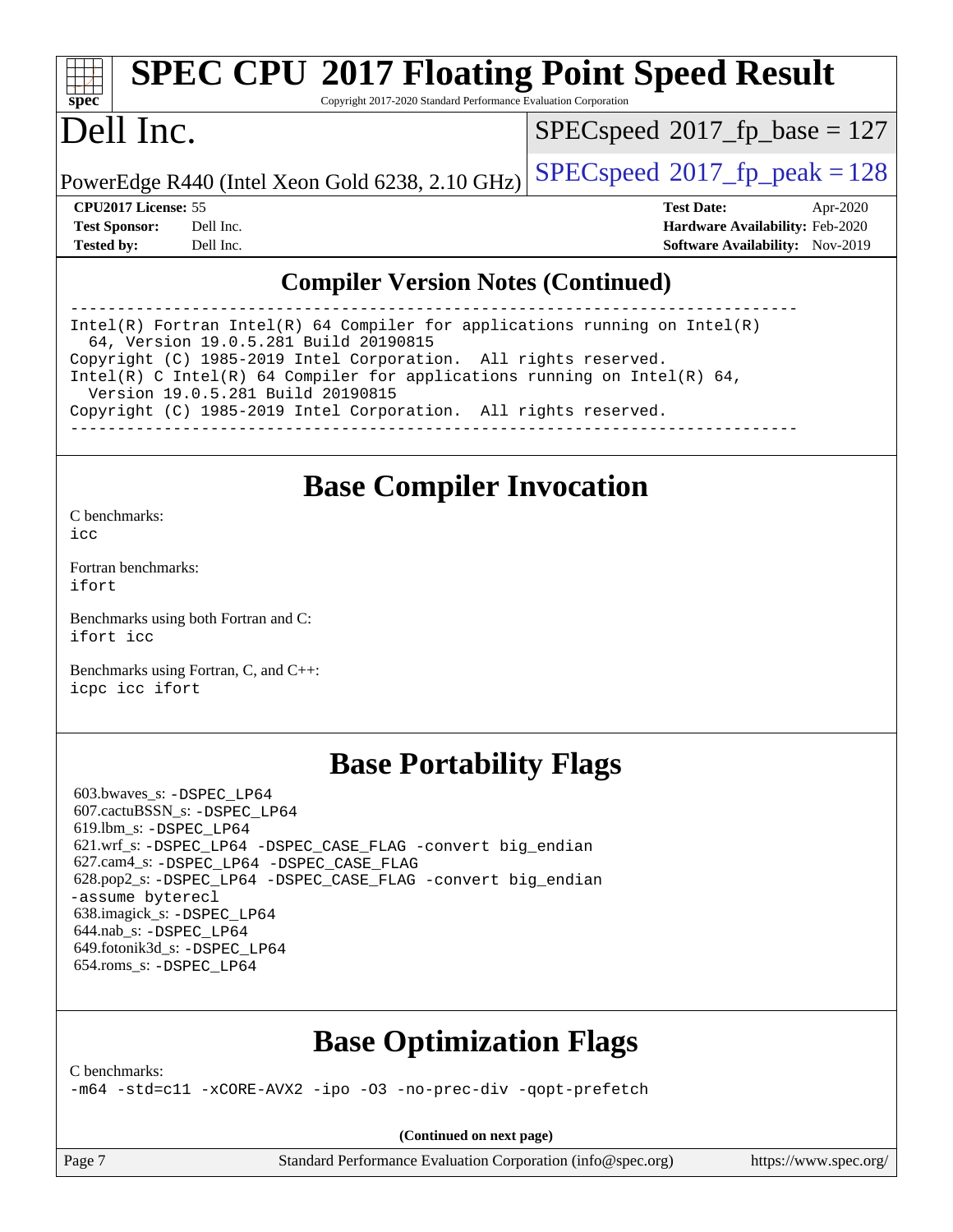## Page 8 Standard Performance Evaluation Corporation [\(info@spec.org\)](mailto:info@spec.org) <https://www.spec.org/> **[spec](http://www.spec.org/) [SPEC CPU](http://www.spec.org/auto/cpu2017/Docs/result-fields.html#SPECCPU2017FloatingPointSpeedResult)[2017 Floating Point Speed Result](http://www.spec.org/auto/cpu2017/Docs/result-fields.html#SPECCPU2017FloatingPointSpeedResult)** Copyright 2017-2020 Standard Performance Evaluation Corporation Dell Inc. PowerEdge R440 (Intel Xeon Gold 6238, 2.10 GHz)  $\left|$  [SPECspeed](http://www.spec.org/auto/cpu2017/Docs/result-fields.html#SPECspeed2017fppeak)®[2017\\_fp\\_peak = 1](http://www.spec.org/auto/cpu2017/Docs/result-fields.html#SPECspeed2017fppeak)28 [SPECspeed](http://www.spec.org/auto/cpu2017/Docs/result-fields.html#SPECspeed2017fpbase)<sup>®</sup>2017 fp base = 127 **[CPU2017 License:](http://www.spec.org/auto/cpu2017/Docs/result-fields.html#CPU2017License)** 55 **[Test Date:](http://www.spec.org/auto/cpu2017/Docs/result-fields.html#TestDate)** Apr-2020 **[Test Sponsor:](http://www.spec.org/auto/cpu2017/Docs/result-fields.html#TestSponsor)** Dell Inc. **[Hardware Availability:](http://www.spec.org/auto/cpu2017/Docs/result-fields.html#HardwareAvailability)** Feb-2020 **[Tested by:](http://www.spec.org/auto/cpu2017/Docs/result-fields.html#Testedby)** Dell Inc. **[Software Availability:](http://www.spec.org/auto/cpu2017/Docs/result-fields.html#SoftwareAvailability)** Nov-2019 **[Base Optimization Flags \(Continued\)](http://www.spec.org/auto/cpu2017/Docs/result-fields.html#BaseOptimizationFlags)** [C benchmarks](http://www.spec.org/auto/cpu2017/Docs/result-fields.html#Cbenchmarks) (continued): [-ffinite-math-only](http://www.spec.org/cpu2017/results/res2020q2/cpu2017-20200427-22208.flags.html#user_CCbase_f_finite_math_only_cb91587bd2077682c4b38af759c288ed7c732db004271a9512da14a4f8007909a5f1427ecbf1a0fb78ff2a814402c6114ac565ca162485bbcae155b5e4258871) [-qopt-mem-layout-trans=4](http://www.spec.org/cpu2017/results/res2020q2/cpu2017-20200427-22208.flags.html#user_CCbase_f-qopt-mem-layout-trans_fa39e755916c150a61361b7846f310bcdf6f04e385ef281cadf3647acec3f0ae266d1a1d22d972a7087a248fd4e6ca390a3634700869573d231a252c784941a8) [-qopenmp](http://www.spec.org/cpu2017/results/res2020q2/cpu2017-20200427-22208.flags.html#user_CCbase_qopenmp_16be0c44f24f464004c6784a7acb94aca937f053568ce72f94b139a11c7c168634a55f6653758ddd83bcf7b8463e8028bb0b48b77bcddc6b78d5d95bb1df2967) [-DSPEC\\_OPENMP](http://www.spec.org/cpu2017/results/res2020q2/cpu2017-20200427-22208.flags.html#suite_CCbase_DSPEC_OPENMP) [Fortran benchmarks](http://www.spec.org/auto/cpu2017/Docs/result-fields.html#Fortranbenchmarks): [-m64](http://www.spec.org/cpu2017/results/res2020q2/cpu2017-20200427-22208.flags.html#user_FCbase_m64-icc) [-DSPEC\\_OPENMP](http://www.spec.org/cpu2017/results/res2020q2/cpu2017-20200427-22208.flags.html#suite_FCbase_DSPEC_OPENMP) [-xCORE-AVX2](http://www.spec.org/cpu2017/results/res2020q2/cpu2017-20200427-22208.flags.html#user_FCbase_f-xCORE-AVX2) [-ipo](http://www.spec.org/cpu2017/results/res2020q2/cpu2017-20200427-22208.flags.html#user_FCbase_f-ipo) [-O3](http://www.spec.org/cpu2017/results/res2020q2/cpu2017-20200427-22208.flags.html#user_FCbase_f-O3) [-no-prec-div](http://www.spec.org/cpu2017/results/res2020q2/cpu2017-20200427-22208.flags.html#user_FCbase_f-no-prec-div) [-qopt-prefetch](http://www.spec.org/cpu2017/results/res2020q2/cpu2017-20200427-22208.flags.html#user_FCbase_f-qopt-prefetch) [-ffinite-math-only](http://www.spec.org/cpu2017/results/res2020q2/cpu2017-20200427-22208.flags.html#user_FCbase_f_finite_math_only_cb91587bd2077682c4b38af759c288ed7c732db004271a9512da14a4f8007909a5f1427ecbf1a0fb78ff2a814402c6114ac565ca162485bbcae155b5e4258871) [-qopt-mem-layout-trans=4](http://www.spec.org/cpu2017/results/res2020q2/cpu2017-20200427-22208.flags.html#user_FCbase_f-qopt-mem-layout-trans_fa39e755916c150a61361b7846f310bcdf6f04e385ef281cadf3647acec3f0ae266d1a1d22d972a7087a248fd4e6ca390a3634700869573d231a252c784941a8) [-qopenmp](http://www.spec.org/cpu2017/results/res2020q2/cpu2017-20200427-22208.flags.html#user_FCbase_qopenmp_16be0c44f24f464004c6784a7acb94aca937f053568ce72f94b139a11c7c168634a55f6653758ddd83bcf7b8463e8028bb0b48b77bcddc6b78d5d95bb1df2967) [-nostandard-realloc-lhs](http://www.spec.org/cpu2017/results/res2020q2/cpu2017-20200427-22208.flags.html#user_FCbase_f_2003_std_realloc_82b4557e90729c0f113870c07e44d33d6f5a304b4f63d4c15d2d0f1fab99f5daaed73bdb9275d9ae411527f28b936061aa8b9c8f2d63842963b95c9dd6426b8a) [Benchmarks using both Fortran and C](http://www.spec.org/auto/cpu2017/Docs/result-fields.html#BenchmarksusingbothFortranandC): [-m64](http://www.spec.org/cpu2017/results/res2020q2/cpu2017-20200427-22208.flags.html#user_CC_FCbase_m64-icc) [-std=c11](http://www.spec.org/cpu2017/results/res2020q2/cpu2017-20200427-22208.flags.html#user_CC_FCbase_std-icc-std_0e1c27790398a4642dfca32ffe6c27b5796f9c2d2676156f2e42c9c44eaad0c049b1cdb667a270c34d979996257aeb8fc440bfb01818dbc9357bd9d174cb8524) [-xCORE-AVX2](http://www.spec.org/cpu2017/results/res2020q2/cpu2017-20200427-22208.flags.html#user_CC_FCbase_f-xCORE-AVX2) [-ipo](http://www.spec.org/cpu2017/results/res2020q2/cpu2017-20200427-22208.flags.html#user_CC_FCbase_f-ipo) [-O3](http://www.spec.org/cpu2017/results/res2020q2/cpu2017-20200427-22208.flags.html#user_CC_FCbase_f-O3) [-no-prec-div](http://www.spec.org/cpu2017/results/res2020q2/cpu2017-20200427-22208.flags.html#user_CC_FCbase_f-no-prec-div) [-qopt-prefetch](http://www.spec.org/cpu2017/results/res2020q2/cpu2017-20200427-22208.flags.html#user_CC_FCbase_f-qopt-prefetch) [-ffinite-math-only](http://www.spec.org/cpu2017/results/res2020q2/cpu2017-20200427-22208.flags.html#user_CC_FCbase_f_finite_math_only_cb91587bd2077682c4b38af759c288ed7c732db004271a9512da14a4f8007909a5f1427ecbf1a0fb78ff2a814402c6114ac565ca162485bbcae155b5e4258871) [-qopt-mem-layout-trans=4](http://www.spec.org/cpu2017/results/res2020q2/cpu2017-20200427-22208.flags.html#user_CC_FCbase_f-qopt-mem-layout-trans_fa39e755916c150a61361b7846f310bcdf6f04e385ef281cadf3647acec3f0ae266d1a1d22d972a7087a248fd4e6ca390a3634700869573d231a252c784941a8) [-qopenmp](http://www.spec.org/cpu2017/results/res2020q2/cpu2017-20200427-22208.flags.html#user_CC_FCbase_qopenmp_16be0c44f24f464004c6784a7acb94aca937f053568ce72f94b139a11c7c168634a55f6653758ddd83bcf7b8463e8028bb0b48b77bcddc6b78d5d95bb1df2967) [-DSPEC\\_OPENMP](http://www.spec.org/cpu2017/results/res2020q2/cpu2017-20200427-22208.flags.html#suite_CC_FCbase_DSPEC_OPENMP) [-nostandard-realloc-lhs](http://www.spec.org/cpu2017/results/res2020q2/cpu2017-20200427-22208.flags.html#user_CC_FCbase_f_2003_std_realloc_82b4557e90729c0f113870c07e44d33d6f5a304b4f63d4c15d2d0f1fab99f5daaed73bdb9275d9ae411527f28b936061aa8b9c8f2d63842963b95c9dd6426b8a) [Benchmarks using Fortran, C, and C++:](http://www.spec.org/auto/cpu2017/Docs/result-fields.html#BenchmarksusingFortranCandCXX) [-m64](http://www.spec.org/cpu2017/results/res2020q2/cpu2017-20200427-22208.flags.html#user_CC_CXX_FCbase_m64-icc) [-std=c11](http://www.spec.org/cpu2017/results/res2020q2/cpu2017-20200427-22208.flags.html#user_CC_CXX_FCbase_std-icc-std_0e1c27790398a4642dfca32ffe6c27b5796f9c2d2676156f2e42c9c44eaad0c049b1cdb667a270c34d979996257aeb8fc440bfb01818dbc9357bd9d174cb8524) [-xCORE-AVX2](http://www.spec.org/cpu2017/results/res2020q2/cpu2017-20200427-22208.flags.html#user_CC_CXX_FCbase_f-xCORE-AVX2) [-ipo](http://www.spec.org/cpu2017/results/res2020q2/cpu2017-20200427-22208.flags.html#user_CC_CXX_FCbase_f-ipo) [-O3](http://www.spec.org/cpu2017/results/res2020q2/cpu2017-20200427-22208.flags.html#user_CC_CXX_FCbase_f-O3) [-no-prec-div](http://www.spec.org/cpu2017/results/res2020q2/cpu2017-20200427-22208.flags.html#user_CC_CXX_FCbase_f-no-prec-div) [-qopt-prefetch](http://www.spec.org/cpu2017/results/res2020q2/cpu2017-20200427-22208.flags.html#user_CC_CXX_FCbase_f-qopt-prefetch) [-ffinite-math-only](http://www.spec.org/cpu2017/results/res2020q2/cpu2017-20200427-22208.flags.html#user_CC_CXX_FCbase_f_finite_math_only_cb91587bd2077682c4b38af759c288ed7c732db004271a9512da14a4f8007909a5f1427ecbf1a0fb78ff2a814402c6114ac565ca162485bbcae155b5e4258871) [-qopt-mem-layout-trans=4](http://www.spec.org/cpu2017/results/res2020q2/cpu2017-20200427-22208.flags.html#user_CC_CXX_FCbase_f-qopt-mem-layout-trans_fa39e755916c150a61361b7846f310bcdf6f04e385ef281cadf3647acec3f0ae266d1a1d22d972a7087a248fd4e6ca390a3634700869573d231a252c784941a8) [-qopenmp](http://www.spec.org/cpu2017/results/res2020q2/cpu2017-20200427-22208.flags.html#user_CC_CXX_FCbase_qopenmp_16be0c44f24f464004c6784a7acb94aca937f053568ce72f94b139a11c7c168634a55f6653758ddd83bcf7b8463e8028bb0b48b77bcddc6b78d5d95bb1df2967) [-DSPEC\\_OPENMP](http://www.spec.org/cpu2017/results/res2020q2/cpu2017-20200427-22208.flags.html#suite_CC_CXX_FCbase_DSPEC_OPENMP) [-nostandard-realloc-lhs](http://www.spec.org/cpu2017/results/res2020q2/cpu2017-20200427-22208.flags.html#user_CC_CXX_FCbase_f_2003_std_realloc_82b4557e90729c0f113870c07e44d33d6f5a304b4f63d4c15d2d0f1fab99f5daaed73bdb9275d9ae411527f28b936061aa8b9c8f2d63842963b95c9dd6426b8a) **[Peak Compiler Invocation](http://www.spec.org/auto/cpu2017/Docs/result-fields.html#PeakCompilerInvocation)** [C benchmarks](http://www.spec.org/auto/cpu2017/Docs/result-fields.html#Cbenchmarks):  $inc$ [Fortran benchmarks](http://www.spec.org/auto/cpu2017/Docs/result-fields.html#Fortranbenchmarks): [ifort](http://www.spec.org/cpu2017/results/res2020q2/cpu2017-20200427-22208.flags.html#user_FCpeak_intel_ifort_8111460550e3ca792625aed983ce982f94888b8b503583aa7ba2b8303487b4d8a21a13e7191a45c5fd58ff318f48f9492884d4413fa793fd88dd292cad7027ca) [Benchmarks using both Fortran and C](http://www.spec.org/auto/cpu2017/Docs/result-fields.html#BenchmarksusingbothFortranandC): [ifort](http://www.spec.org/cpu2017/results/res2020q2/cpu2017-20200427-22208.flags.html#user_CC_FCpeak_intel_ifort_8111460550e3ca792625aed983ce982f94888b8b503583aa7ba2b8303487b4d8a21a13e7191a45c5fd58ff318f48f9492884d4413fa793fd88dd292cad7027ca) [icc](http://www.spec.org/cpu2017/results/res2020q2/cpu2017-20200427-22208.flags.html#user_CC_FCpeak_intel_icc_66fc1ee009f7361af1fbd72ca7dcefbb700085f36577c54f309893dd4ec40d12360134090235512931783d35fd58c0460139e722d5067c5574d8eaf2b3e37e92) [Benchmarks using Fortran, C, and C++:](http://www.spec.org/auto/cpu2017/Docs/result-fields.html#BenchmarksusingFortranCandCXX) [icpc](http://www.spec.org/cpu2017/results/res2020q2/cpu2017-20200427-22208.flags.html#user_CC_CXX_FCpeak_intel_icpc_c510b6838c7f56d33e37e94d029a35b4a7bccf4766a728ee175e80a419847e808290a9b78be685c44ab727ea267ec2f070ec5dc83b407c0218cded6866a35d07) [icc](http://www.spec.org/cpu2017/results/res2020q2/cpu2017-20200427-22208.flags.html#user_CC_CXX_FCpeak_intel_icc_66fc1ee009f7361af1fbd72ca7dcefbb700085f36577c54f309893dd4ec40d12360134090235512931783d35fd58c0460139e722d5067c5574d8eaf2b3e37e92) [ifort](http://www.spec.org/cpu2017/results/res2020q2/cpu2017-20200427-22208.flags.html#user_CC_CXX_FCpeak_intel_ifort_8111460550e3ca792625aed983ce982f94888b8b503583aa7ba2b8303487b4d8a21a13e7191a45c5fd58ff318f48f9492884d4413fa793fd88dd292cad7027ca) **[Peak Portability Flags](http://www.spec.org/auto/cpu2017/Docs/result-fields.html#PeakPortabilityFlags)** Same as Base Portability Flags **[Peak Optimization Flags](http://www.spec.org/auto/cpu2017/Docs/result-fields.html#PeakOptimizationFlags)** [C benchmarks:](http://www.spec.org/auto/cpu2017/Docs/result-fields.html#Cbenchmarks) **(Continued on next page)**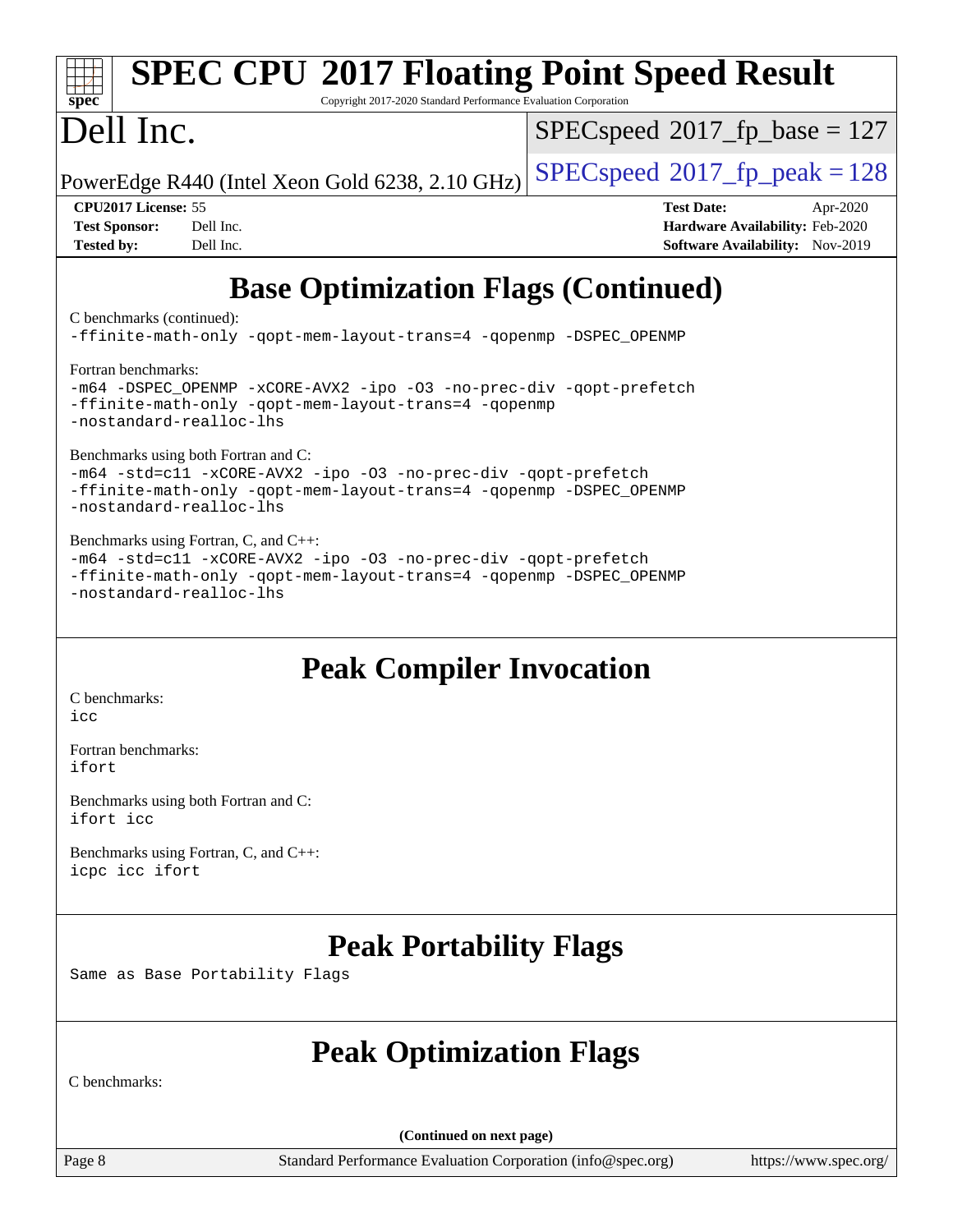### **[spec](http://www.spec.org/) [SPEC CPU](http://www.spec.org/auto/cpu2017/Docs/result-fields.html#SPECCPU2017FloatingPointSpeedResult)[2017 Floating Point Speed Result](http://www.spec.org/auto/cpu2017/Docs/result-fields.html#SPECCPU2017FloatingPointSpeedResult)** Copyright 2017-2020 Standard Performance Evaluation Corporation Dell Inc. PowerEdge R440 (Intel Xeon Gold 6238, 2.10 GHz)  $\left|$  [SPECspeed](http://www.spec.org/auto/cpu2017/Docs/result-fields.html#SPECspeed2017fppeak)<sup>®</sup>[2017\\_fp\\_peak = 1](http://www.spec.org/auto/cpu2017/Docs/result-fields.html#SPECspeed2017fppeak)28  $SPEC speed$ <sup>®</sup> $2017$ \_fp\_base = 127 **[CPU2017 License:](http://www.spec.org/auto/cpu2017/Docs/result-fields.html#CPU2017License)** 55 **[Test Date:](http://www.spec.org/auto/cpu2017/Docs/result-fields.html#TestDate)** Apr-2020 **[Test Sponsor:](http://www.spec.org/auto/cpu2017/Docs/result-fields.html#TestSponsor)** Dell Inc. **[Hardware Availability:](http://www.spec.org/auto/cpu2017/Docs/result-fields.html#HardwareAvailability)** Feb-2020 **[Tested by:](http://www.spec.org/auto/cpu2017/Docs/result-fields.html#Testedby)** Dell Inc. **[Software Availability:](http://www.spec.org/auto/cpu2017/Docs/result-fields.html#SoftwareAvailability)** Nov-2019 **[Peak Optimization Flags \(Continued\)](http://www.spec.org/auto/cpu2017/Docs/result-fields.html#PeakOptimizationFlags)**  $619.$ lbm\_s: basepeak = yes 638.imagick\_s: basepeak = yes 644.nab\_s: [-m64](http://www.spec.org/cpu2017/results/res2020q2/cpu2017-20200427-22208.flags.html#user_peakCCLD644_nab_s_m64-icc) [-std=c11](http://www.spec.org/cpu2017/results/res2020q2/cpu2017-20200427-22208.flags.html#user_peakCCLD644_nab_s_std-icc-std_0e1c27790398a4642dfca32ffe6c27b5796f9c2d2676156f2e42c9c44eaad0c049b1cdb667a270c34d979996257aeb8fc440bfb01818dbc9357bd9d174cb8524) [-xCORE-AVX2](http://www.spec.org/cpu2017/results/res2020q2/cpu2017-20200427-22208.flags.html#user_peakCOPTIMIZE644_nab_s_f-xCORE-AVX2) [-ipo](http://www.spec.org/cpu2017/results/res2020q2/cpu2017-20200427-22208.flags.html#user_peakCOPTIMIZE644_nab_s_f-ipo) [-O3](http://www.spec.org/cpu2017/results/res2020q2/cpu2017-20200427-22208.flags.html#user_peakCOPTIMIZE644_nab_s_f-O3) [-no-prec-div](http://www.spec.org/cpu2017/results/res2020q2/cpu2017-20200427-22208.flags.html#user_peakCOPTIMIZE644_nab_s_f-no-prec-div) [-qopt-prefetch](http://www.spec.org/cpu2017/results/res2020q2/cpu2017-20200427-22208.flags.html#user_peakCOPTIMIZE644_nab_s_f-qopt-prefetch) [-ffinite-math-only](http://www.spec.org/cpu2017/results/res2020q2/cpu2017-20200427-22208.flags.html#user_peakCOPTIMIZE644_nab_s_f_finite_math_only_cb91587bd2077682c4b38af759c288ed7c732db004271a9512da14a4f8007909a5f1427ecbf1a0fb78ff2a814402c6114ac565ca162485bbcae155b5e4258871) [-qopt-mem-layout-trans=4](http://www.spec.org/cpu2017/results/res2020q2/cpu2017-20200427-22208.flags.html#user_peakCOPTIMIZE644_nab_s_f-qopt-mem-layout-trans_fa39e755916c150a61361b7846f310bcdf6f04e385ef281cadf3647acec3f0ae266d1a1d22d972a7087a248fd4e6ca390a3634700869573d231a252c784941a8) [-qopenmp](http://www.spec.org/cpu2017/results/res2020q2/cpu2017-20200427-22208.flags.html#user_peakCOPTIMIZE644_nab_s_qopenmp_16be0c44f24f464004c6784a7acb94aca937f053568ce72f94b139a11c7c168634a55f6653758ddd83bcf7b8463e8028bb0b48b77bcddc6b78d5d95bb1df2967) [-DSPEC\\_OPENMP](http://www.spec.org/cpu2017/results/res2020q2/cpu2017-20200427-22208.flags.html#suite_peakCOPTIMIZE644_nab_s_DSPEC_OPENMP) [Fortran benchmarks](http://www.spec.org/auto/cpu2017/Docs/result-fields.html#Fortranbenchmarks): 603.bwaves\_s: [-m64](http://www.spec.org/cpu2017/results/res2020q2/cpu2017-20200427-22208.flags.html#user_peakFCLD603_bwaves_s_m64-icc) [-prof-gen](http://www.spec.org/cpu2017/results/res2020q2/cpu2017-20200427-22208.flags.html#user_peakPASS1_FFLAGSPASS1_LDFLAGS603_bwaves_s_prof_gen_5aa4926d6013ddb2a31985c654b3eb18169fc0c6952a63635c234f711e6e63dd76e94ad52365559451ec499a2cdb89e4dc58ba4c67ef54ca681ffbe1461d6b36)(pass 1) [-prof-use](http://www.spec.org/cpu2017/results/res2020q2/cpu2017-20200427-22208.flags.html#user_peakPASS2_FFLAGSPASS2_LDFLAGS603_bwaves_s_prof_use_1a21ceae95f36a2b53c25747139a6c16ca95bd9def2a207b4f0849963b97e94f5260e30a0c64f4bb623698870e679ca08317ef8150905d41bd88c6f78df73f19)(pass 2) [-DSPEC\\_SUPPRESS\\_OPENMP](http://www.spec.org/cpu2017/results/res2020q2/cpu2017-20200427-22208.flags.html#suite_peakPASS1_FOPTIMIZE603_bwaves_s_DSPEC_SUPPRESS_OPENMP) [-DSPEC\\_OPENMP](http://www.spec.org/cpu2017/results/res2020q2/cpu2017-20200427-22208.flags.html#suite_peakPASS2_FOPTIMIZE603_bwaves_s_DSPEC_OPENMP) [-O2](http://www.spec.org/cpu2017/results/res2020q2/cpu2017-20200427-22208.flags.html#user_peakPASS1_FOPTIMIZE603_bwaves_s_f-O2) [-xCORE-AVX2](http://www.spec.org/cpu2017/results/res2020q2/cpu2017-20200427-22208.flags.html#user_peakPASS2_FOPTIMIZE603_bwaves_s_f-xCORE-AVX2) [-qopt-prefetch](http://www.spec.org/cpu2017/results/res2020q2/cpu2017-20200427-22208.flags.html#user_peakPASS1_FOPTIMIZEPASS2_FOPTIMIZE603_bwaves_s_f-qopt-prefetch) [-ipo](http://www.spec.org/cpu2017/results/res2020q2/cpu2017-20200427-22208.flags.html#user_peakPASS2_FOPTIMIZE603_bwaves_s_f-ipo) [-O3](http://www.spec.org/cpu2017/results/res2020q2/cpu2017-20200427-22208.flags.html#user_peakPASS2_FOPTIMIZE603_bwaves_s_f-O3) [-ffinite-math-only](http://www.spec.org/cpu2017/results/res2020q2/cpu2017-20200427-22208.flags.html#user_peakPASS1_FOPTIMIZEPASS2_FOPTIMIZE603_bwaves_s_f_finite_math_only_cb91587bd2077682c4b38af759c288ed7c732db004271a9512da14a4f8007909a5f1427ecbf1a0fb78ff2a814402c6114ac565ca162485bbcae155b5e4258871) [-no-prec-div](http://www.spec.org/cpu2017/results/res2020q2/cpu2017-20200427-22208.flags.html#user_peakPASS2_FOPTIMIZE603_bwaves_s_f-no-prec-div) [-qopt-mem-layout-trans=4](http://www.spec.org/cpu2017/results/res2020q2/cpu2017-20200427-22208.flags.html#user_peakPASS1_FOPTIMIZEPASS2_FOPTIMIZE603_bwaves_s_f-qopt-mem-layout-trans_fa39e755916c150a61361b7846f310bcdf6f04e385ef281cadf3647acec3f0ae266d1a1d22d972a7087a248fd4e6ca390a3634700869573d231a252c784941a8) [-qopenmp](http://www.spec.org/cpu2017/results/res2020q2/cpu2017-20200427-22208.flags.html#user_peakPASS2_FOPTIMIZE603_bwaves_s_qopenmp_16be0c44f24f464004c6784a7acb94aca937f053568ce72f94b139a11c7c168634a55f6653758ddd83bcf7b8463e8028bb0b48b77bcddc6b78d5d95bb1df2967) [-nostandard-realloc-lhs](http://www.spec.org/cpu2017/results/res2020q2/cpu2017-20200427-22208.flags.html#user_peakEXTRA_FOPTIMIZE603_bwaves_s_f_2003_std_realloc_82b4557e90729c0f113870c07e44d33d6f5a304b4f63d4c15d2d0f1fab99f5daaed73bdb9275d9ae411527f28b936061aa8b9c8f2d63842963b95c9dd6426b8a) 649.fotonik3d\_s: Same as 603.bwaves\_s  $654$ .roms\_s: basepeak = yes [Benchmarks using both Fortran and C:](http://www.spec.org/auto/cpu2017/Docs/result-fields.html#BenchmarksusingbothFortranandC) 621.wrf\_s: [-m64](http://www.spec.org/cpu2017/results/res2020q2/cpu2017-20200427-22208.flags.html#user_peakCCFCLD621_wrf_s_m64-icc) [-std=c11](http://www.spec.org/cpu2017/results/res2020q2/cpu2017-20200427-22208.flags.html#user_peakCC621_wrf_s_std-icc-std_0e1c27790398a4642dfca32ffe6c27b5796f9c2d2676156f2e42c9c44eaad0c049b1cdb667a270c34d979996257aeb8fc440bfb01818dbc9357bd9d174cb8524) [-prof-gen](http://www.spec.org/cpu2017/results/res2020q2/cpu2017-20200427-22208.flags.html#user_peakPASS1_CFLAGSPASS1_FFLAGSPASS1_LDFLAGS621_wrf_s_prof_gen_5aa4926d6013ddb2a31985c654b3eb18169fc0c6952a63635c234f711e6e63dd76e94ad52365559451ec499a2cdb89e4dc58ba4c67ef54ca681ffbe1461d6b36)(pass 1) [-prof-use](http://www.spec.org/cpu2017/results/res2020q2/cpu2017-20200427-22208.flags.html#user_peakPASS2_CFLAGSPASS2_FFLAGSPASS2_LDFLAGS621_wrf_s_prof_use_1a21ceae95f36a2b53c25747139a6c16ca95bd9def2a207b4f0849963b97e94f5260e30a0c64f4bb623698870e679ca08317ef8150905d41bd88c6f78df73f19)(pass 2) [-O2](http://www.spec.org/cpu2017/results/res2020q2/cpu2017-20200427-22208.flags.html#user_peakPASS1_COPTIMIZEPASS1_FOPTIMIZE621_wrf_s_f-O2) [-xCORE-AVX2](http://www.spec.org/cpu2017/results/res2020q2/cpu2017-20200427-22208.flags.html#user_peakPASS2_COPTIMIZEPASS2_FOPTIMIZE621_wrf_s_f-xCORE-AVX2) [-qopt-prefetch](http://www.spec.org/cpu2017/results/res2020q2/cpu2017-20200427-22208.flags.html#user_peakPASS1_COPTIMIZEPASS1_FOPTIMIZEPASS2_COPTIMIZEPASS2_FOPTIMIZE621_wrf_s_f-qopt-prefetch) [-ipo](http://www.spec.org/cpu2017/results/res2020q2/cpu2017-20200427-22208.flags.html#user_peakPASS2_COPTIMIZEPASS2_FOPTIMIZE621_wrf_s_f-ipo) [-O3](http://www.spec.org/cpu2017/results/res2020q2/cpu2017-20200427-22208.flags.html#user_peakPASS2_COPTIMIZEPASS2_FOPTIMIZE621_wrf_s_f-O3) [-ffinite-math-only](http://www.spec.org/cpu2017/results/res2020q2/cpu2017-20200427-22208.flags.html#user_peakPASS1_COPTIMIZEPASS1_FOPTIMIZEPASS2_COPTIMIZEPASS2_FOPTIMIZE621_wrf_s_f_finite_math_only_cb91587bd2077682c4b38af759c288ed7c732db004271a9512da14a4f8007909a5f1427ecbf1a0fb78ff2a814402c6114ac565ca162485bbcae155b5e4258871) [-no-prec-div](http://www.spec.org/cpu2017/results/res2020q2/cpu2017-20200427-22208.flags.html#user_peakPASS2_COPTIMIZEPASS2_FOPTIMIZE621_wrf_s_f-no-prec-div) [-qopt-mem-layout-trans=4](http://www.spec.org/cpu2017/results/res2020q2/cpu2017-20200427-22208.flags.html#user_peakPASS1_COPTIMIZEPASS1_FOPTIMIZEPASS2_COPTIMIZEPASS2_FOPTIMIZE621_wrf_s_f-qopt-mem-layout-trans_fa39e755916c150a61361b7846f310bcdf6f04e385ef281cadf3647acec3f0ae266d1a1d22d972a7087a248fd4e6ca390a3634700869573d231a252c784941a8) [-DSPEC\\_SUPPRESS\\_OPENMP](http://www.spec.org/cpu2017/results/res2020q2/cpu2017-20200427-22208.flags.html#suite_peakPASS1_COPTIMIZEPASS1_FOPTIMIZE621_wrf_s_DSPEC_SUPPRESS_OPENMP) [-qopenmp](http://www.spec.org/cpu2017/results/res2020q2/cpu2017-20200427-22208.flags.html#user_peakPASS2_COPTIMIZEPASS2_FOPTIMIZE621_wrf_s_qopenmp_16be0c44f24f464004c6784a7acb94aca937f053568ce72f94b139a11c7c168634a55f6653758ddd83bcf7b8463e8028bb0b48b77bcddc6b78d5d95bb1df2967) [-DSPEC\\_OPENMP](http://www.spec.org/cpu2017/results/res2020q2/cpu2017-20200427-22208.flags.html#suite_peakPASS2_COPTIMIZEPASS2_FOPTIMIZE621_wrf_s_DSPEC_OPENMP) [-nostandard-realloc-lhs](http://www.spec.org/cpu2017/results/res2020q2/cpu2017-20200427-22208.flags.html#user_peakEXTRA_FOPTIMIZE621_wrf_s_f_2003_std_realloc_82b4557e90729c0f113870c07e44d33d6f5a304b4f63d4c15d2d0f1fab99f5daaed73bdb9275d9ae411527f28b936061aa8b9c8f2d63842963b95c9dd6426b8a) 627.cam4\_s: [-m64](http://www.spec.org/cpu2017/results/res2020q2/cpu2017-20200427-22208.flags.html#user_peakCCFCLD627_cam4_s_m64-icc) [-std=c11](http://www.spec.org/cpu2017/results/res2020q2/cpu2017-20200427-22208.flags.html#user_peakCC627_cam4_s_std-icc-std_0e1c27790398a4642dfca32ffe6c27b5796f9c2d2676156f2e42c9c44eaad0c049b1cdb667a270c34d979996257aeb8fc440bfb01818dbc9357bd9d174cb8524) [-xCORE-AVX2](http://www.spec.org/cpu2017/results/res2020q2/cpu2017-20200427-22208.flags.html#user_peakCOPTIMIZEFOPTIMIZE627_cam4_s_f-xCORE-AVX2) [-ipo](http://www.spec.org/cpu2017/results/res2020q2/cpu2017-20200427-22208.flags.html#user_peakCOPTIMIZEFOPTIMIZE627_cam4_s_f-ipo) [-O3](http://www.spec.org/cpu2017/results/res2020q2/cpu2017-20200427-22208.flags.html#user_peakCOPTIMIZEFOPTIMIZE627_cam4_s_f-O3) [-no-prec-div](http://www.spec.org/cpu2017/results/res2020q2/cpu2017-20200427-22208.flags.html#user_peakCOPTIMIZEFOPTIMIZE627_cam4_s_f-no-prec-div) [-qopt-prefetch](http://www.spec.org/cpu2017/results/res2020q2/cpu2017-20200427-22208.flags.html#user_peakCOPTIMIZEFOPTIMIZE627_cam4_s_f-qopt-prefetch) [-ffinite-math-only](http://www.spec.org/cpu2017/results/res2020q2/cpu2017-20200427-22208.flags.html#user_peakCOPTIMIZEFOPTIMIZE627_cam4_s_f_finite_math_only_cb91587bd2077682c4b38af759c288ed7c732db004271a9512da14a4f8007909a5f1427ecbf1a0fb78ff2a814402c6114ac565ca162485bbcae155b5e4258871) [-qopt-mem-layout-trans=4](http://www.spec.org/cpu2017/results/res2020q2/cpu2017-20200427-22208.flags.html#user_peakCOPTIMIZEFOPTIMIZE627_cam4_s_f-qopt-mem-layout-trans_fa39e755916c150a61361b7846f310bcdf6f04e385ef281cadf3647acec3f0ae266d1a1d22d972a7087a248fd4e6ca390a3634700869573d231a252c784941a8) [-qopenmp](http://www.spec.org/cpu2017/results/res2020q2/cpu2017-20200427-22208.flags.html#user_peakCOPTIMIZEFOPTIMIZE627_cam4_s_qopenmp_16be0c44f24f464004c6784a7acb94aca937f053568ce72f94b139a11c7c168634a55f6653758ddd83bcf7b8463e8028bb0b48b77bcddc6b78d5d95bb1df2967) [-DSPEC\\_OPENMP](http://www.spec.org/cpu2017/results/res2020q2/cpu2017-20200427-22208.flags.html#suite_peakCOPTIMIZEFOPTIMIZE627_cam4_s_DSPEC_OPENMP) [-nostandard-realloc-lhs](http://www.spec.org/cpu2017/results/res2020q2/cpu2017-20200427-22208.flags.html#user_peakEXTRA_FOPTIMIZE627_cam4_s_f_2003_std_realloc_82b4557e90729c0f113870c07e44d33d6f5a304b4f63d4c15d2d0f1fab99f5daaed73bdb9275d9ae411527f28b936061aa8b9c8f2d63842963b95c9dd6426b8a) 628.pop2\_s: Same as 621.wrf\_s [Benchmarks using Fortran, C, and C++:](http://www.spec.org/auto/cpu2017/Docs/result-fields.html#BenchmarksusingFortranCandCXX)  $607.cactuBSSN_s$ : basepeak = yes [The flags files that were used to format this result can be browsed at](tmsearch) [http://www.spec.org/cpu2017/flags/Intel-ic19.0u5-official-linux64\\_revD.html](http://www.spec.org/cpu2017/flags/Intel-ic19.0u5-official-linux64_revD.html) <http://www.spec.org/cpu2017/flags/Dell-Platform-Flags-PowerEdge-revE9.html> [You can also download the XML flags sources by saving the following links:](tmsearch) [http://www.spec.org/cpu2017/flags/Intel-ic19.0u5-official-linux64\\_revD.xml](http://www.spec.org/cpu2017/flags/Intel-ic19.0u5-official-linux64_revD.xml) <http://www.spec.org/cpu2017/flags/Dell-Platform-Flags-PowerEdge-revE9.xml>